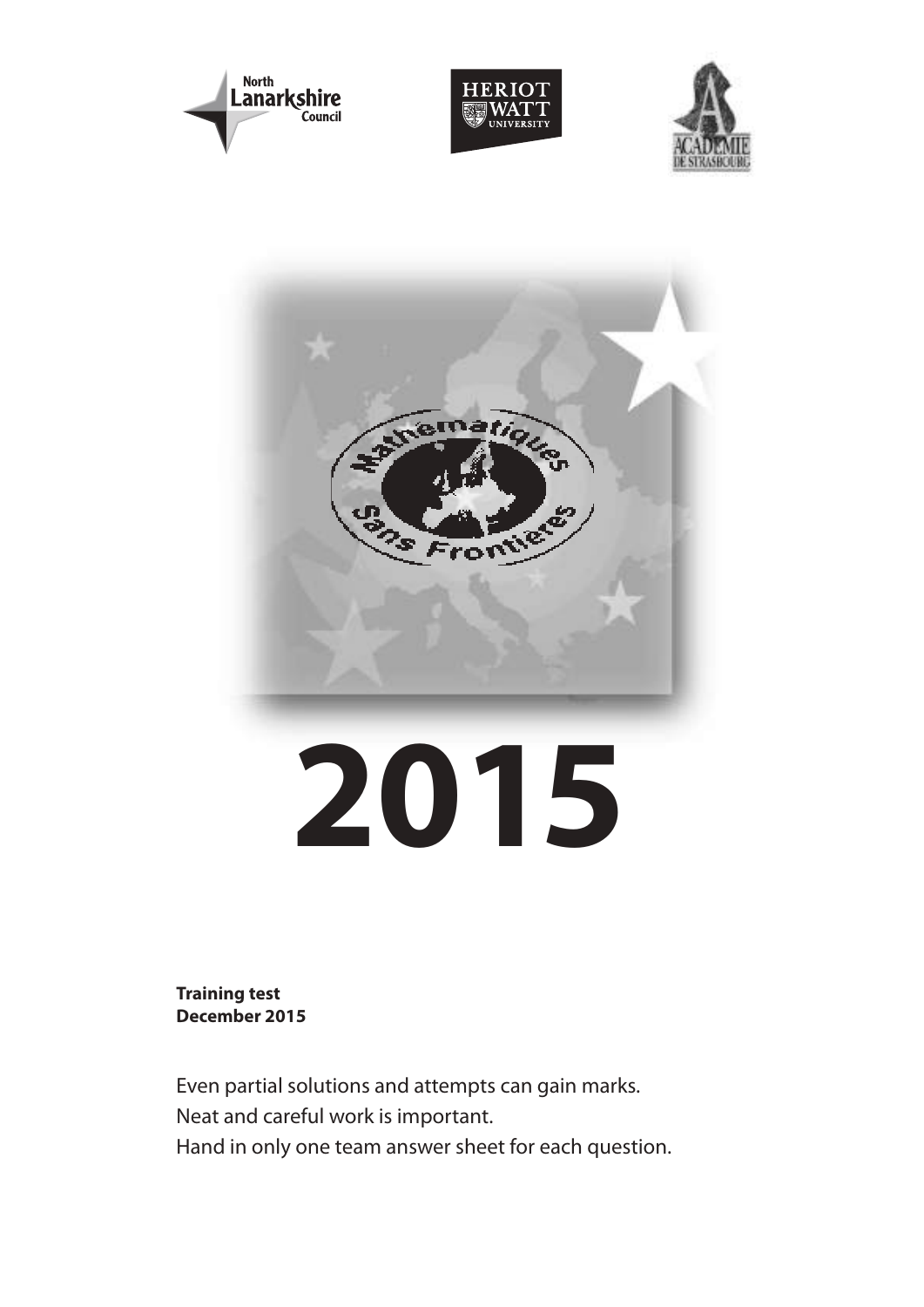

Les feuilles d'un magazine mal agrafé se sont détachées.

Voici une feuille de ce magazine au bas de laquelle on reconnaît les numéros de pages 26 et 91.

Sur chaque feuille, il y a 4 pages.

La page de couverture et la dernière page au dos du magazine sont comptées comme la première et la dernière page.

### **Combien de feuilles étaient placées entre les pages 26 et 91 ? Déterminer le nombre de pages de ce magazine. Expliquer en un minimum de 30 mots.**

Die Blätter einer schlecht gebundenen Zeitschrift haben sich herausgelöst. Hier ein Blatt der Zeitschrift, auf dem unten die Seitenzahlen 26 und 91 zu erkennen sind. Auf jedem Blatt gibt es 4 Seiten.

Die Titelseite und die Rückseite der Zeitschrift werden als erste und letzte Seite gezählt.

**Wie viele Blätter waren zwischen den Seiten 26 und 91? Bestimmt die Anzahl der Seiten dieser Zeitschrift. Begründet eure Antwort mit mindestens 30 Wörtern**

Las hojas de una revista mal grapada se han soltado.

Aquí tenemos una hoja de esa revista en cuyo pie podemos ver los números de las páginas 26 y 91.

En cada hoja, hay 4 páginas.

La página de la portada y la última página en el dorso de la revista se cuentan como la primera y la última página.

**¿Cuántas hojas había entre las páginas 26 y 91? Determina el número de páginas de esta revista. Explícalo con un mínimo de 30 palabras.**





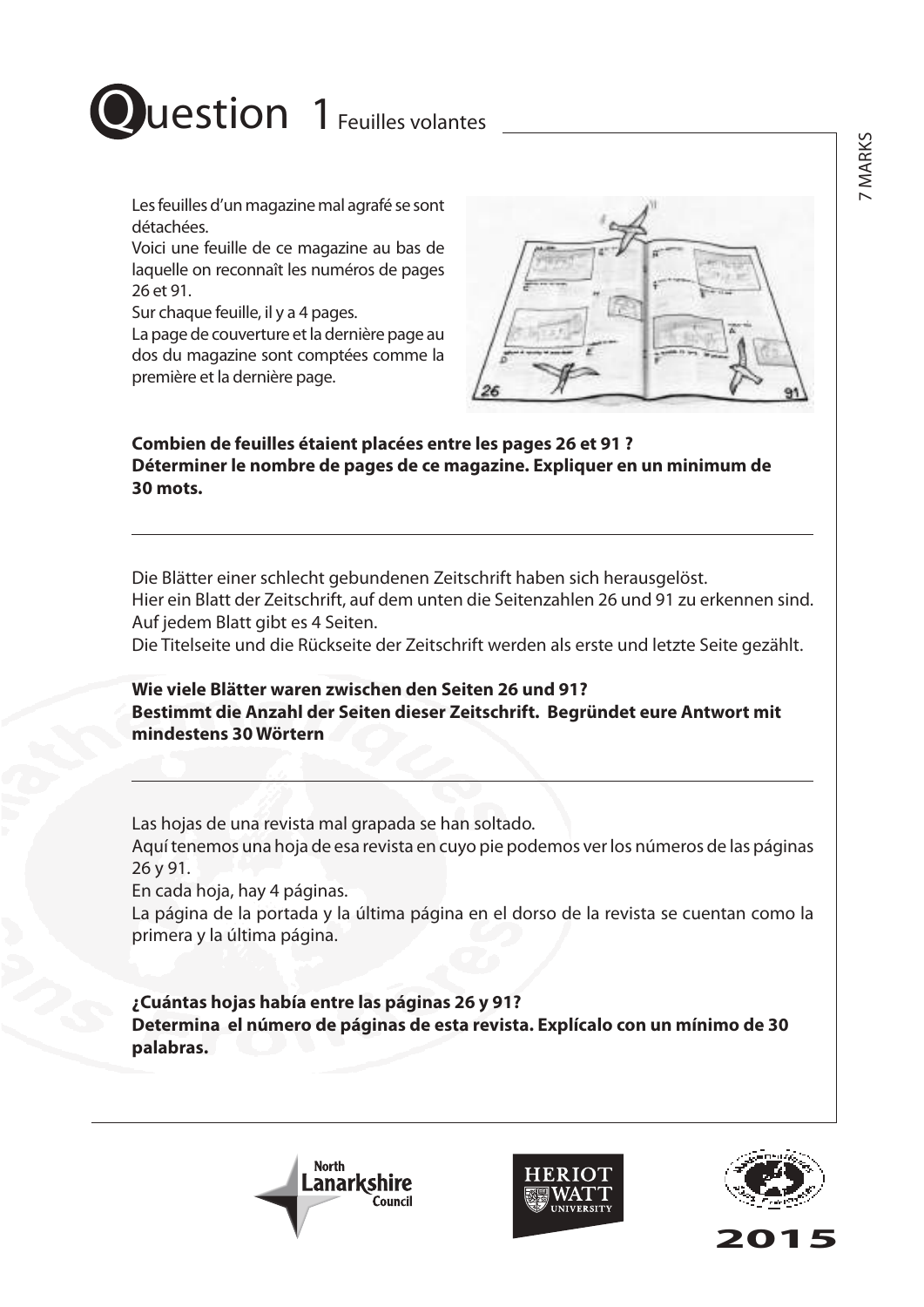# Question 1 Feuilles volantes

I fogli di una rivista rilegata male si sono staccati.

Ecco un foglio della rivista sui cui bordi si riconoscono i numeri delle pagine 26 e 91. Su ogni foglio ci sono 4 pagine.

La pagina di copertina e l'ultima sul retro della rivista sono numerate come prima e ultima pagina.

**Quanti fogli erano posti tra le pagine 26 e 91 ? Determinate il numero di pagine della rivista e spiegate la vostra risposta con un minimo di 30 parole.**







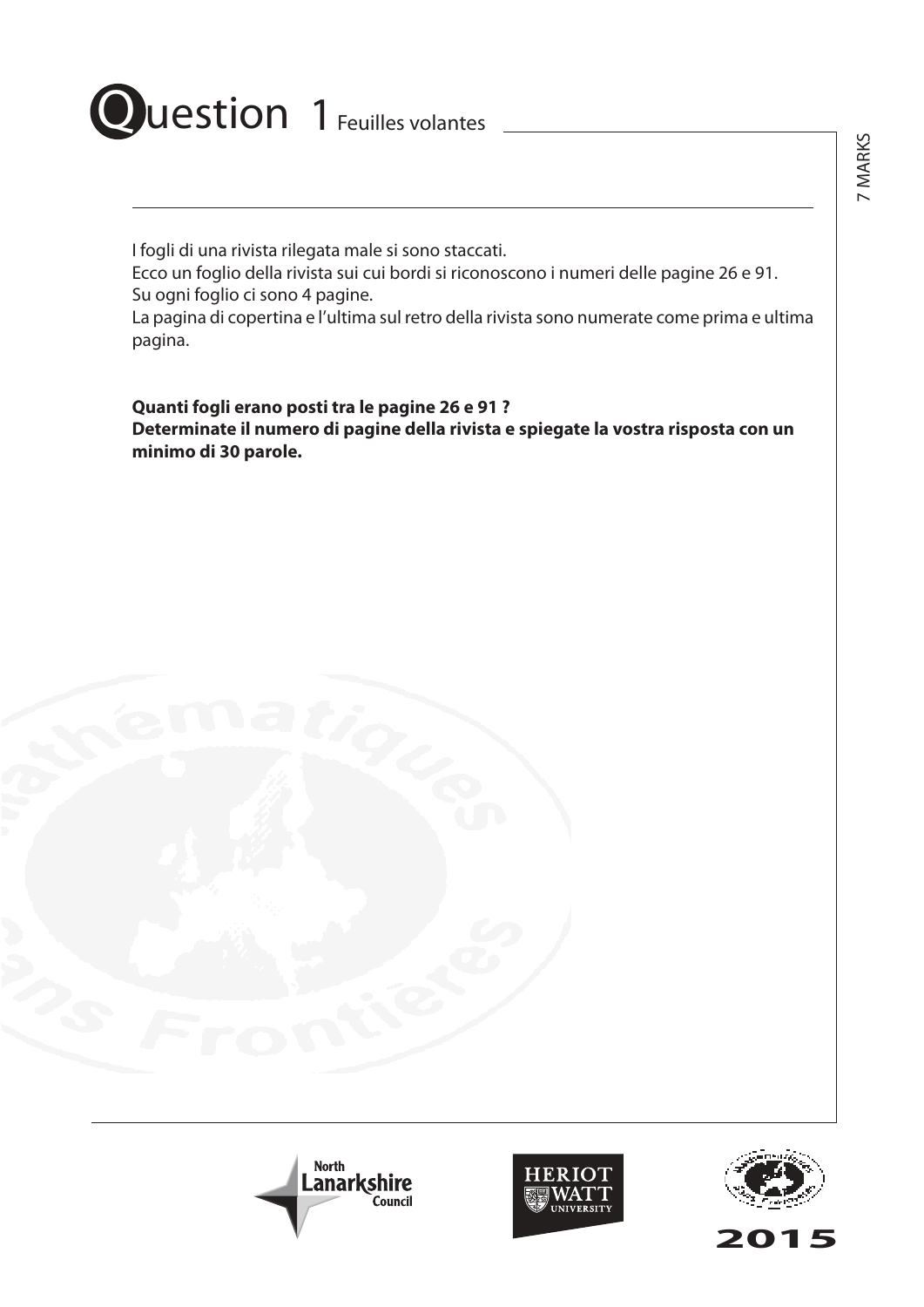

## Question 2 Lucky call

A game is organized by Radio'Math. To win the jackpot, you have to give the correct answer. But you also need to call in at the lucky moment! Eloi is the winner.

Ahmed phoned at 9:01; Ben at 8:55; Charlotte at 9:12 and Denis at 9:22.

The five participants all had the right answer. Their calls were separated by 3 minutes, 7 minutes, 14 minutes and 20 minutes from the time of Eloi's lucky phone call.

### **What time did Eloi phone at to win the jackpot? Justify your answer.**









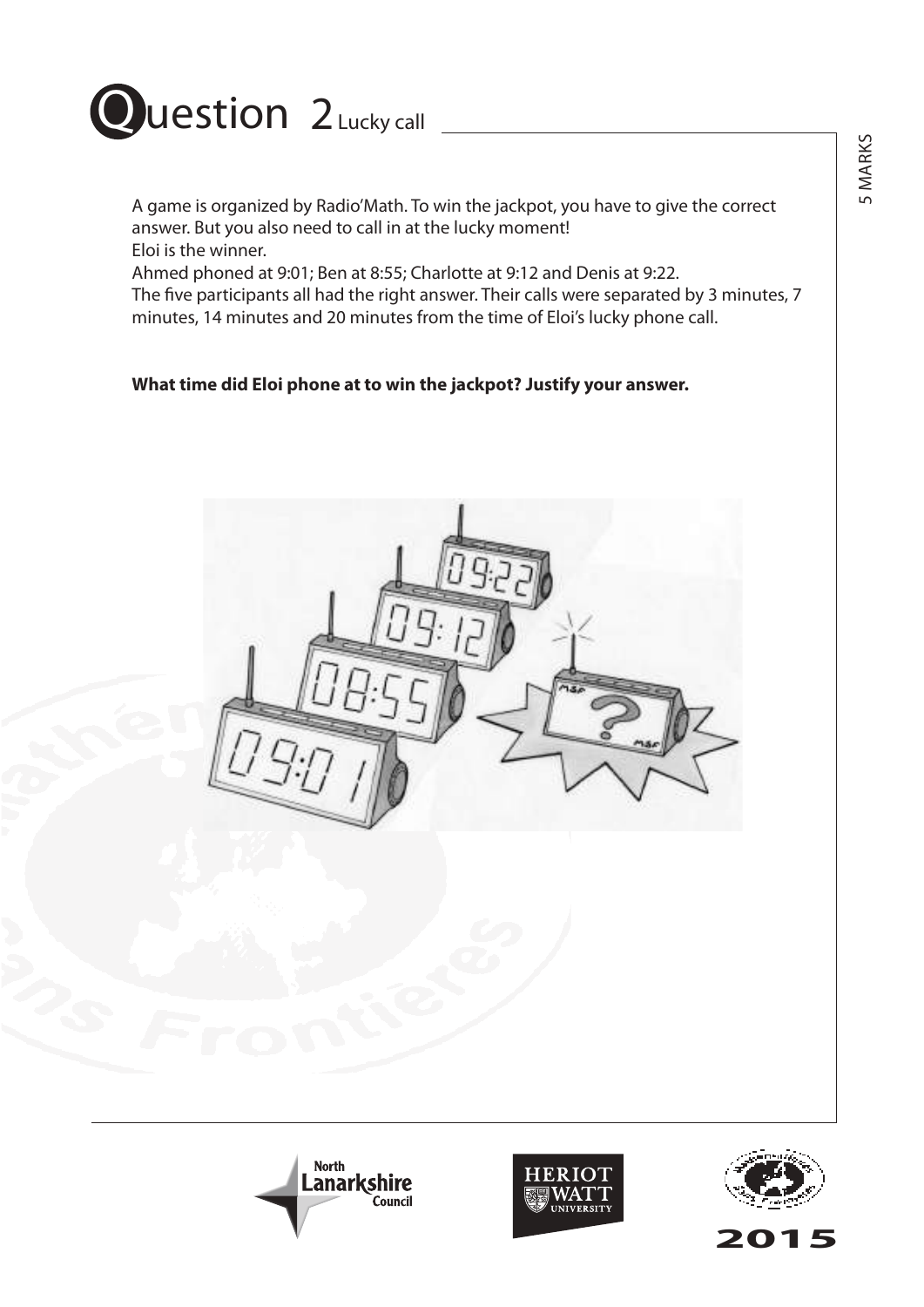

The number 22 can come about in various ways as a sum of natural numbers. And for every sum like that you can also work out the product of those numbers. Example: the sum  $22=7+1+2+12$  gives the product  $7\times1\times2\times12=168$ ; 22=6+6+10 gives 6×6×10=360.

**Find the natural numbers that add up to 22 so that the product of the numbers is as large as it can be.**







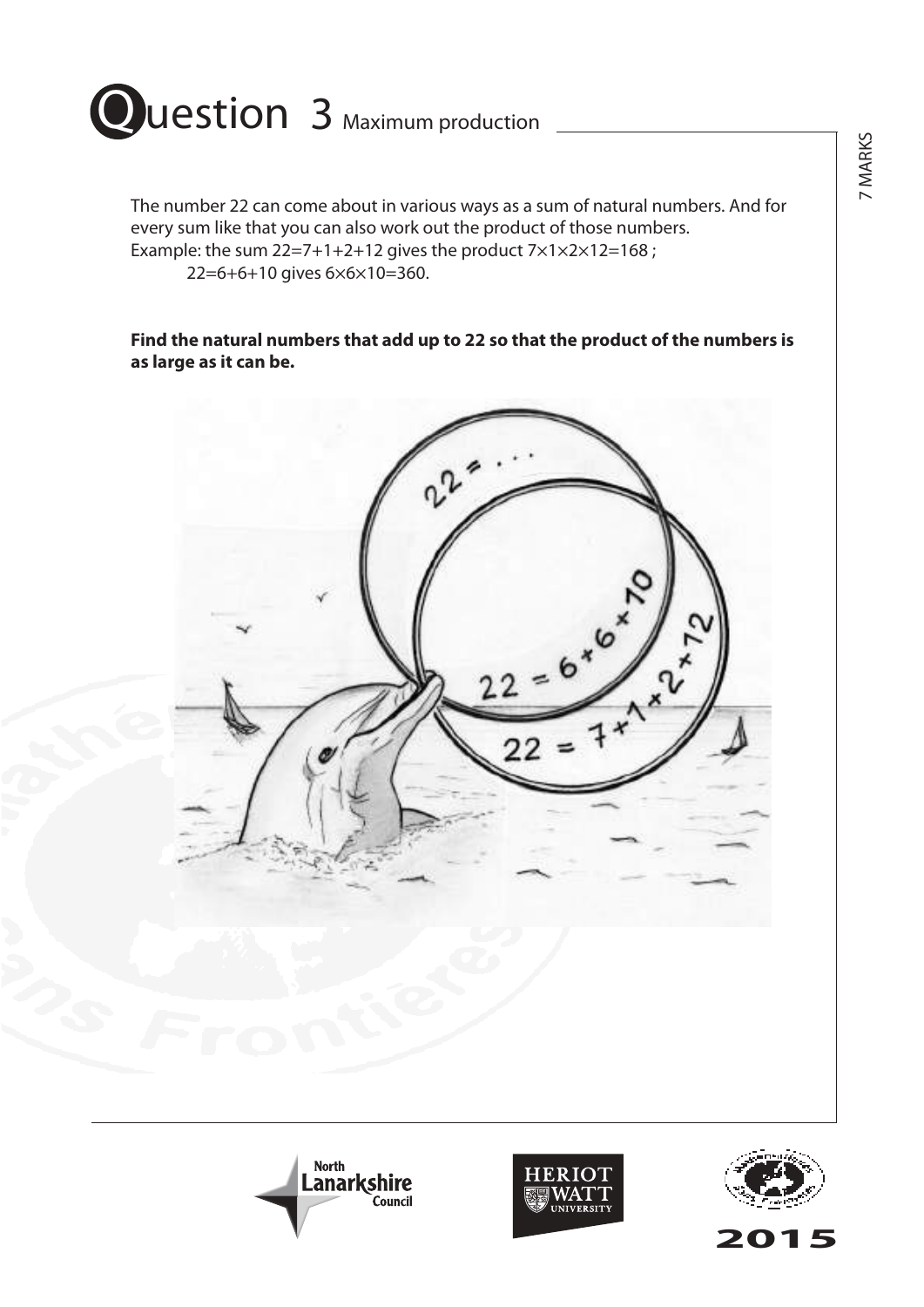

# Question 4 Pancake turnover

William has made six pancakes, all of different diameters. He stacked the different sized pancakes as shown in the diagram.

William wants to sort them in order of size, with the largest pancake at the bottom of the pile.



He has a spatula and can only use it in one way (called a turnover). He can slide the spatula under any pancake and then lift all the pancakes on the spatula and turn them over onto the pile.

**How can William go about sorting the stack of pancakes in the fewest possible turnovers to get the pile arranged in order of size with the largest one at the bottom?**







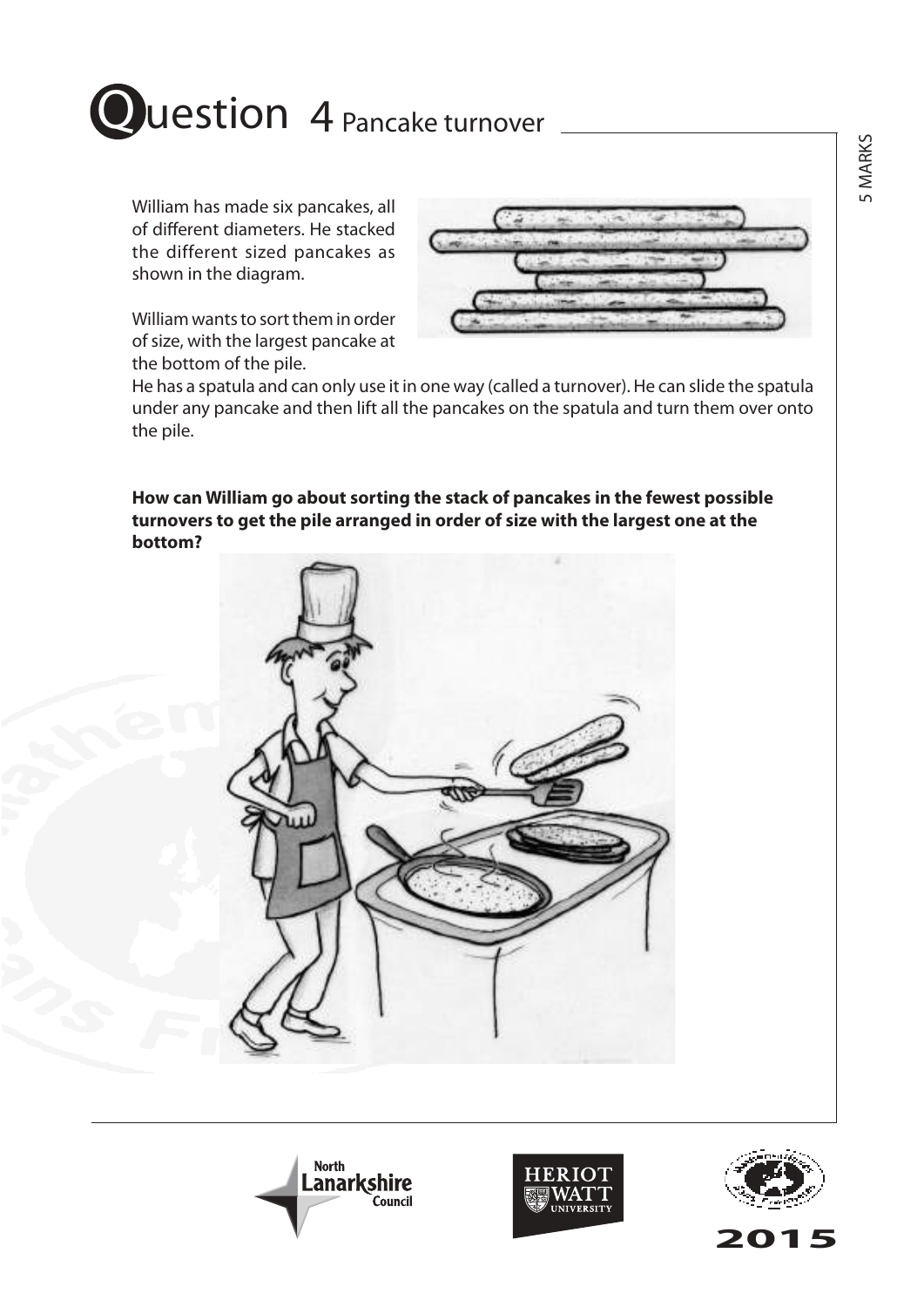

Claude and Dominique are making a patchwork quilt using 9 squares all the same size. Claude has made the three squares shown here. He made two of each.





Each square is made up of four triangles of different material. Dominique has made three squares – all different to each other and different to the squares that Claude has made. For each square the four different materials are used. Draw the squares that Dominique has made.

Claude and Dominique sew their nine squares together to get a square patchwork quilt. They make sure that any two touching squares in the design are made from the same material.

**Draw a possible arrangement of the nine squares.**









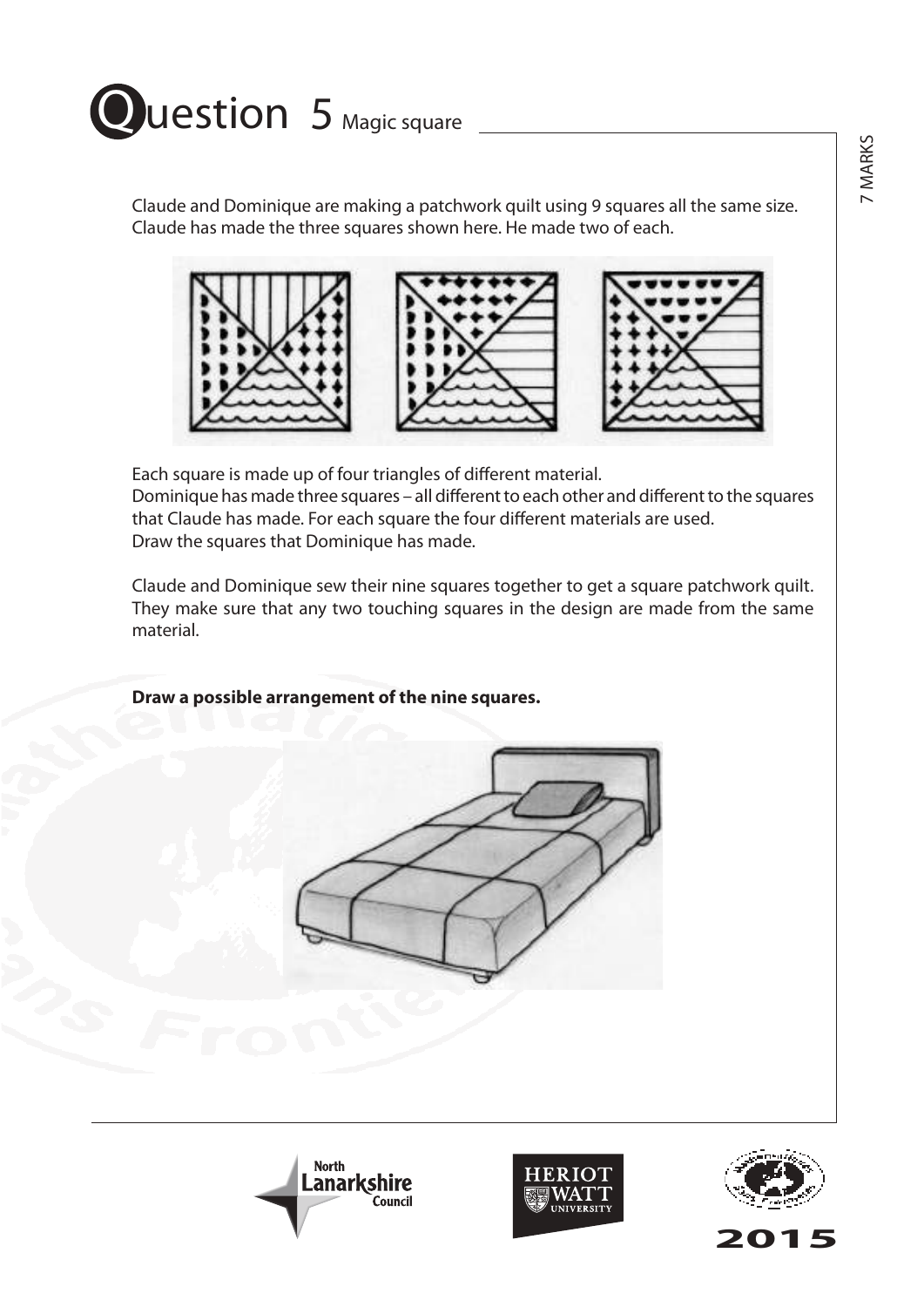

Here are two views of the same pyramid. It is made of 14 bricks. The value shown on each brick is equal to the sum of the values of the four bricks it is standing on.

**Calculate the values written on the three shaded bricks.**











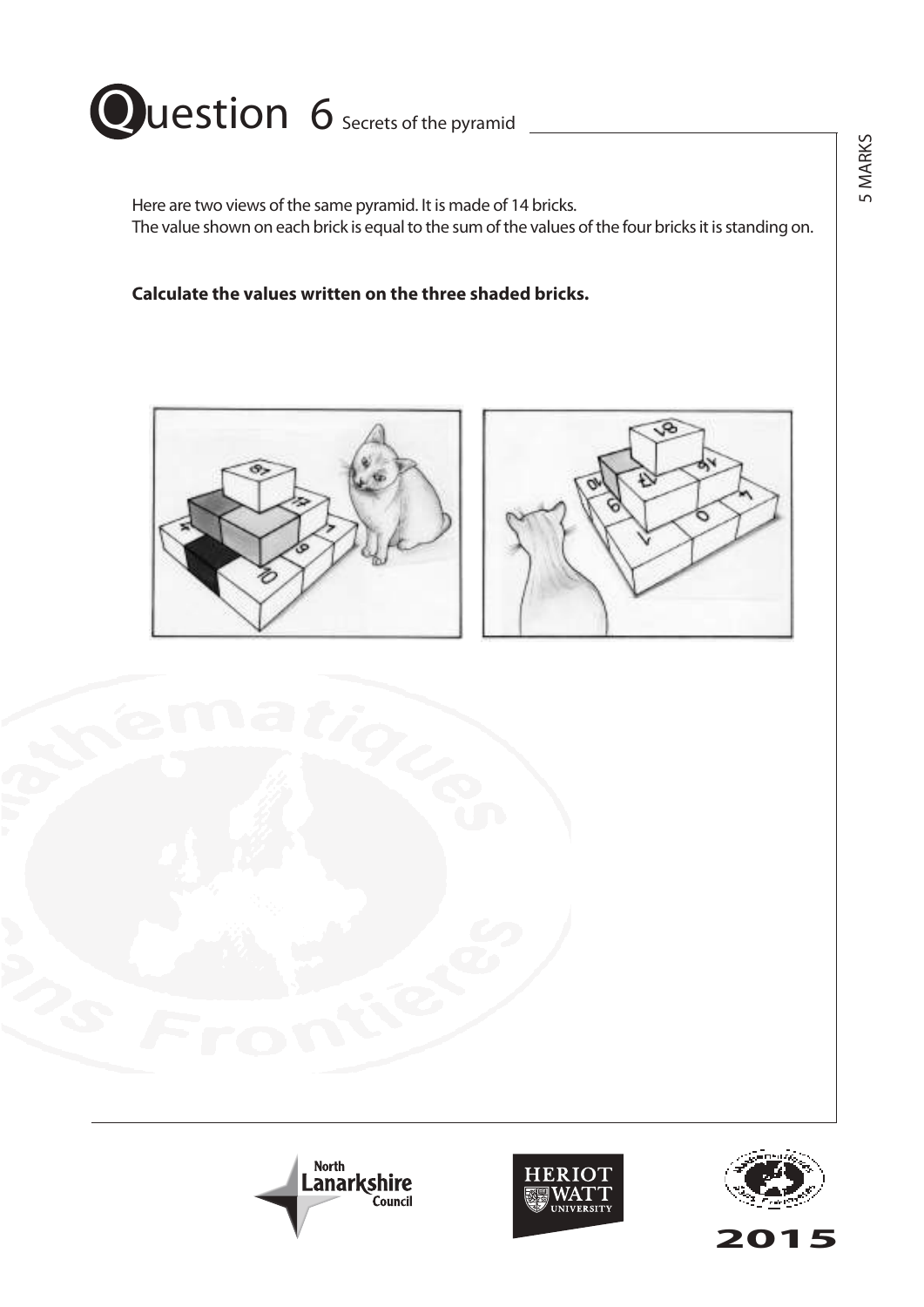

Toto decorates his jotter with a pattern. On a straight line, he marks points every 5 cm. For each point, he draws a circle of radius 5 cm. To finish the pattern he draws smaller circles so that they touch three large circles.

### **Calculate the radius of a small circle. Draw an accurate diagram of the pattern including the small circles.**







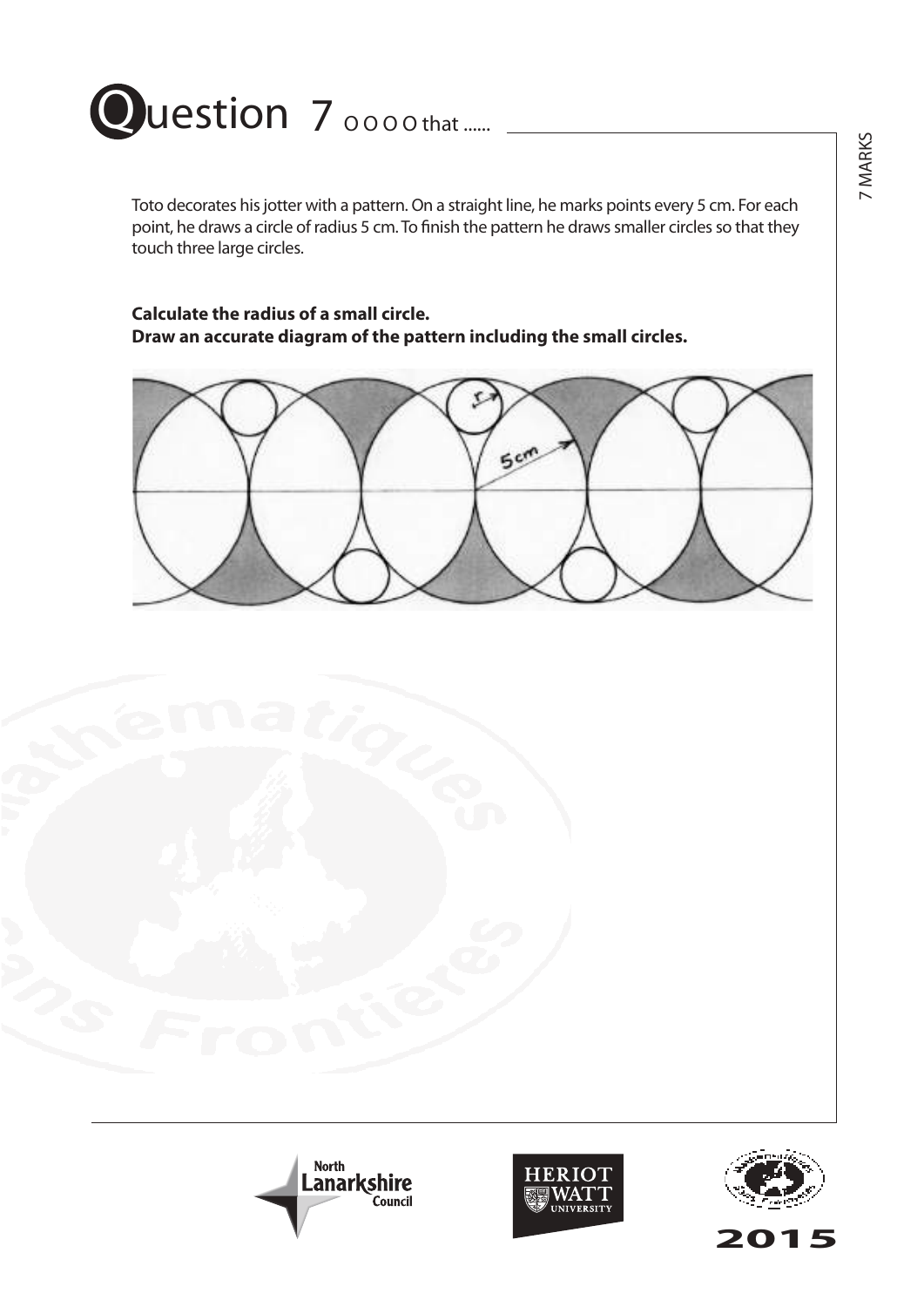

24 identical glasses are shared out equally onto 3 trays, so that there are 8 glasses on each tray. 8 of the glasses are full, 8 are half full and 8 glasses are empty.

**Find all the ways of arranging the 24 glasses so that the weight on each of the 3 trays will also be the same.**







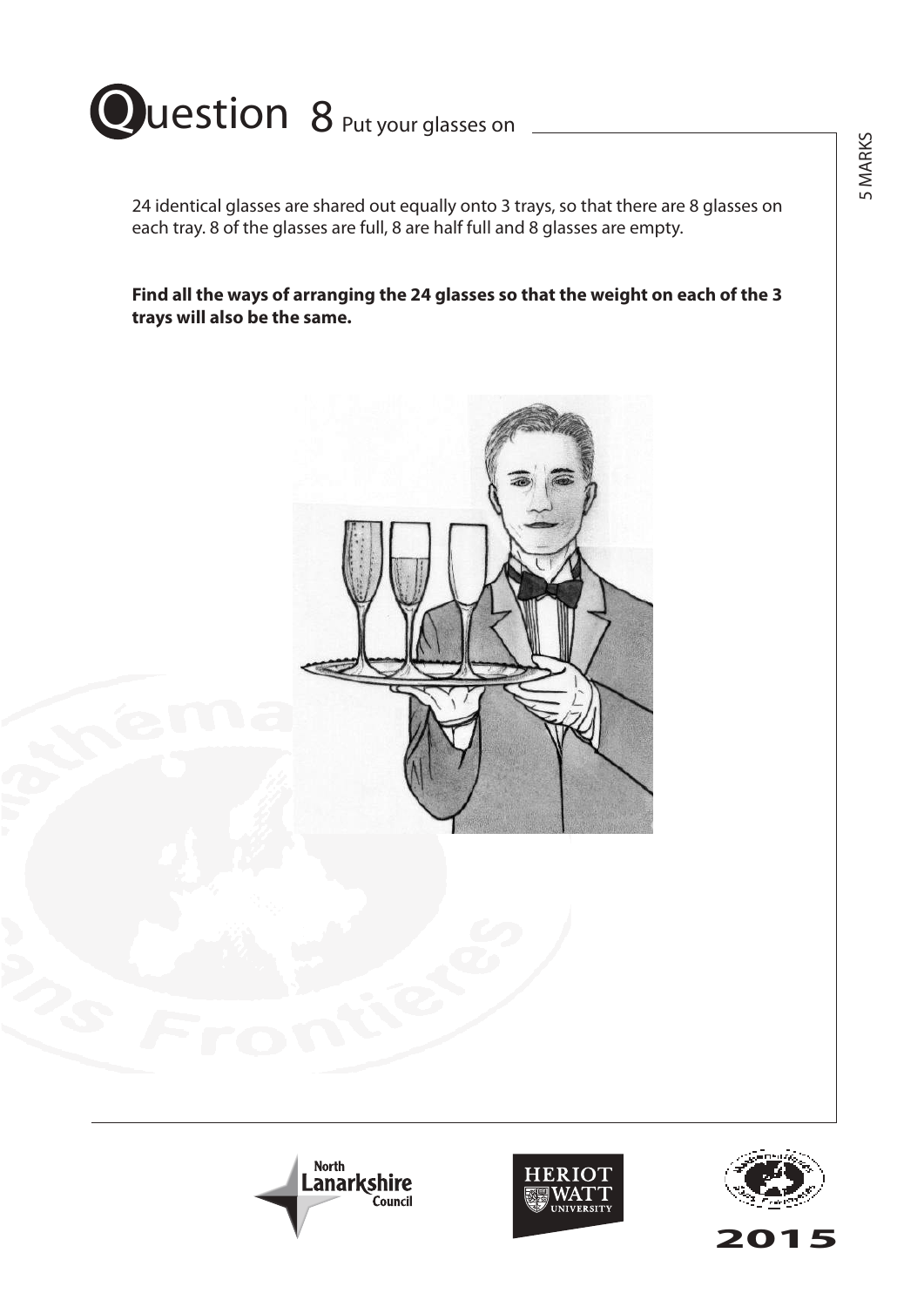

Nicole is in an amusement park. Here is the plan of the park.



The park is sectioned off on a square grid. Here are the rules for paths in the park :

- Every path must link two attractions;
- Every path between two attractions is a straight line along the grid
- The paths cannot cross each other;
- If two attractions are linked it is either by one path or by two paths;
- The number of paths to an attraction is the number written in the circle;
- From an attraction you must be able to get to every other attraction either by one path or by a series of paths.

Here is the layout of another amusement park which keeps to the same rules about paths.

**Draw the layout of the park with the paths added.**







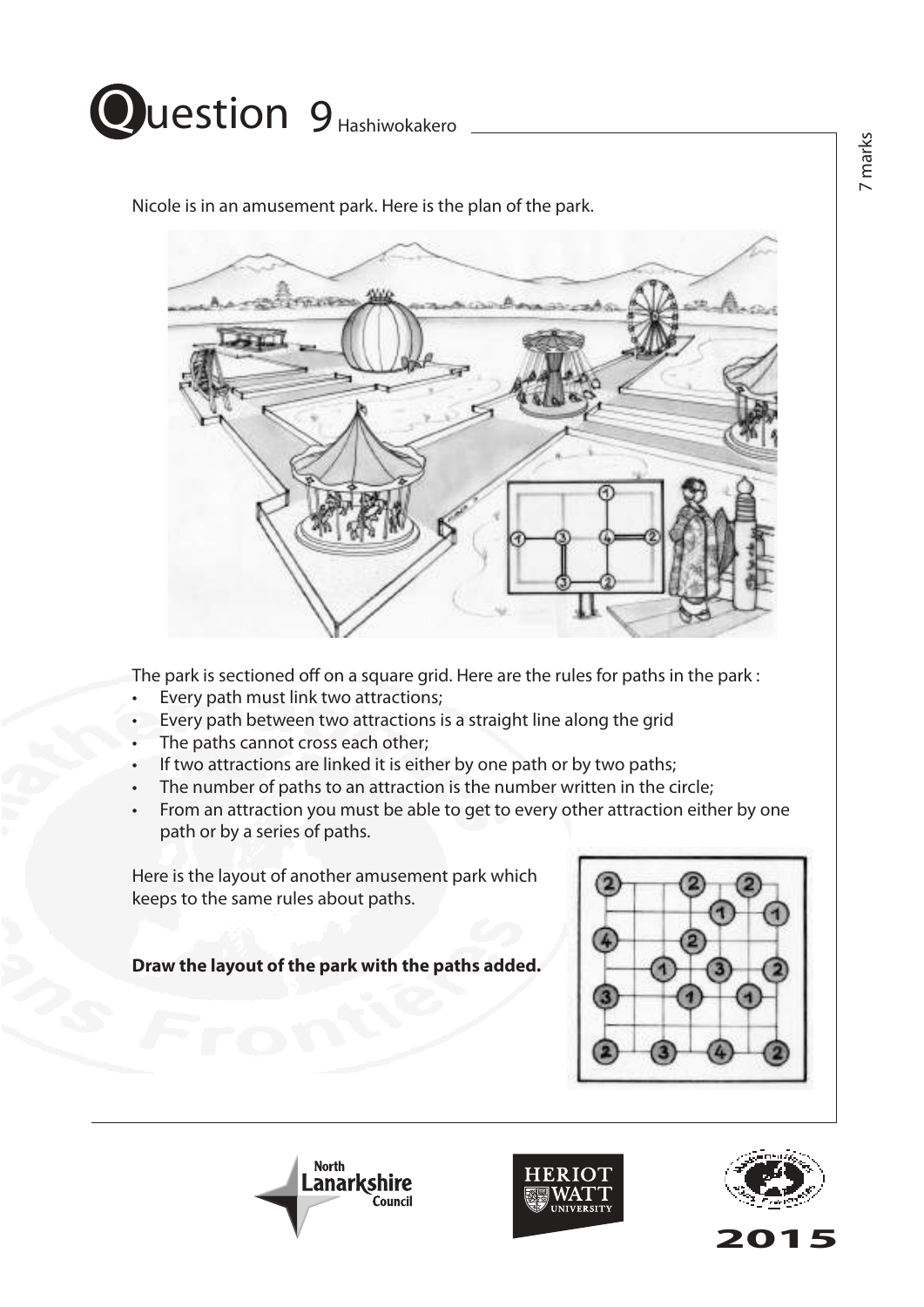

An anti-prism is a solid made up of two identical parallel faces linked by a band of alternating (base down, then base up etc) triangles.

The diagram shows an anti-prism with pentagonal bases.



**Draw the net of an anti-prism with triangular bases linked by a band of equilateral triangles of side 4cm. Construct the anti-prism and show it to your teacher.**

**Calculate its volume.**







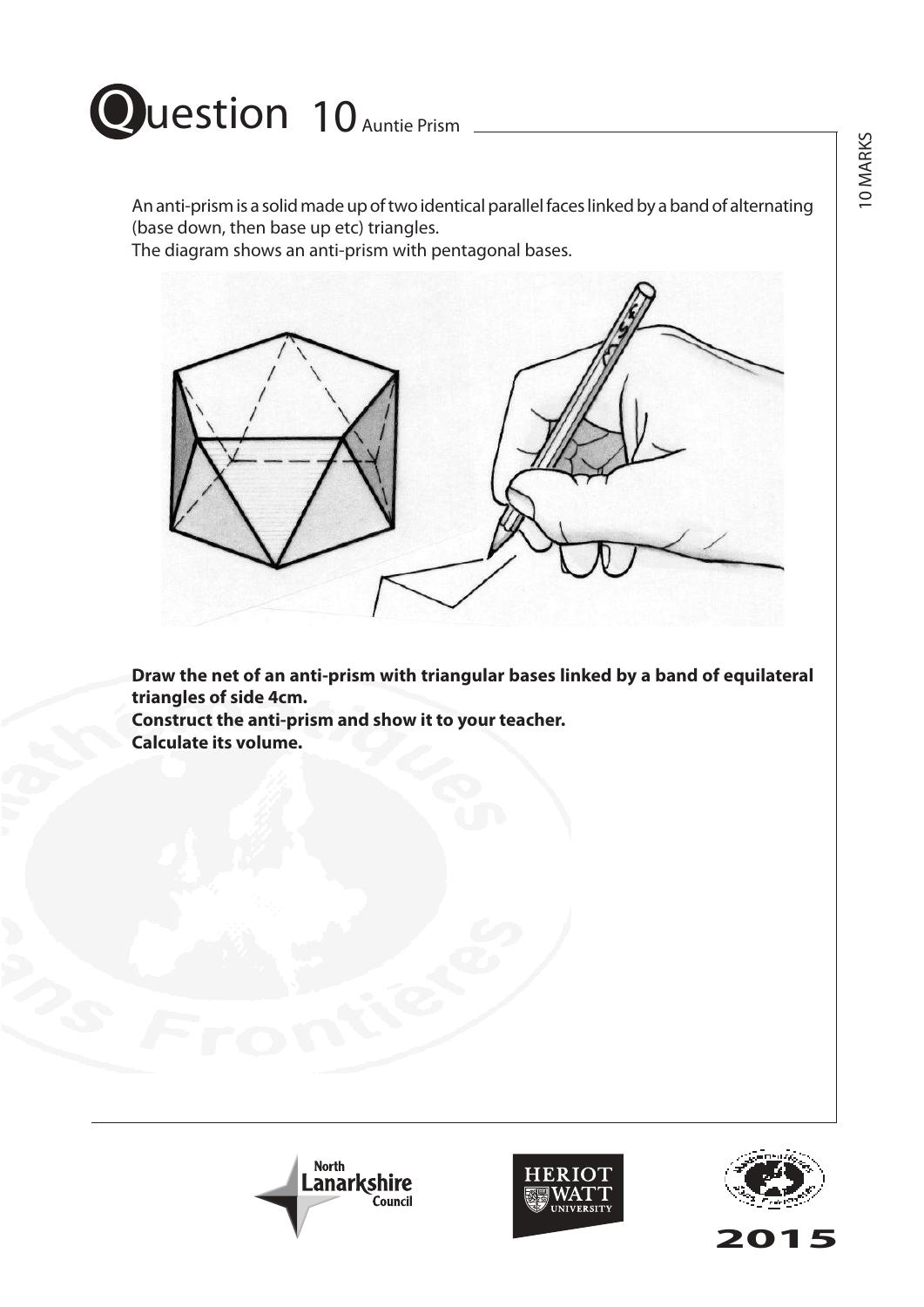

**Duestion 11 The problem 5 marks Senior classes only Definite Classes only** 

**Calculate**  *Calculate* **1 111 22** *Calculate* **1 111 22** *Calculate* **1 111 22**

**And then find**  $\sqrt{111 \cdot 111 - 222}$ .

**Suggest an answer for** *Suggest an answer for Suggest an answer for Suggest an answer for*

**111 111 111 111 111 111 111 111 222 222 222 222 111 111 111 111 111 111 111 111 222 222 222 222 111 111 111 111 111 111 111 111 222 222 222 222**

**and then show that your answer is correct.** *and then show that your answer is correct. and then show that your answer is correct. and then show that your answer is correct.*







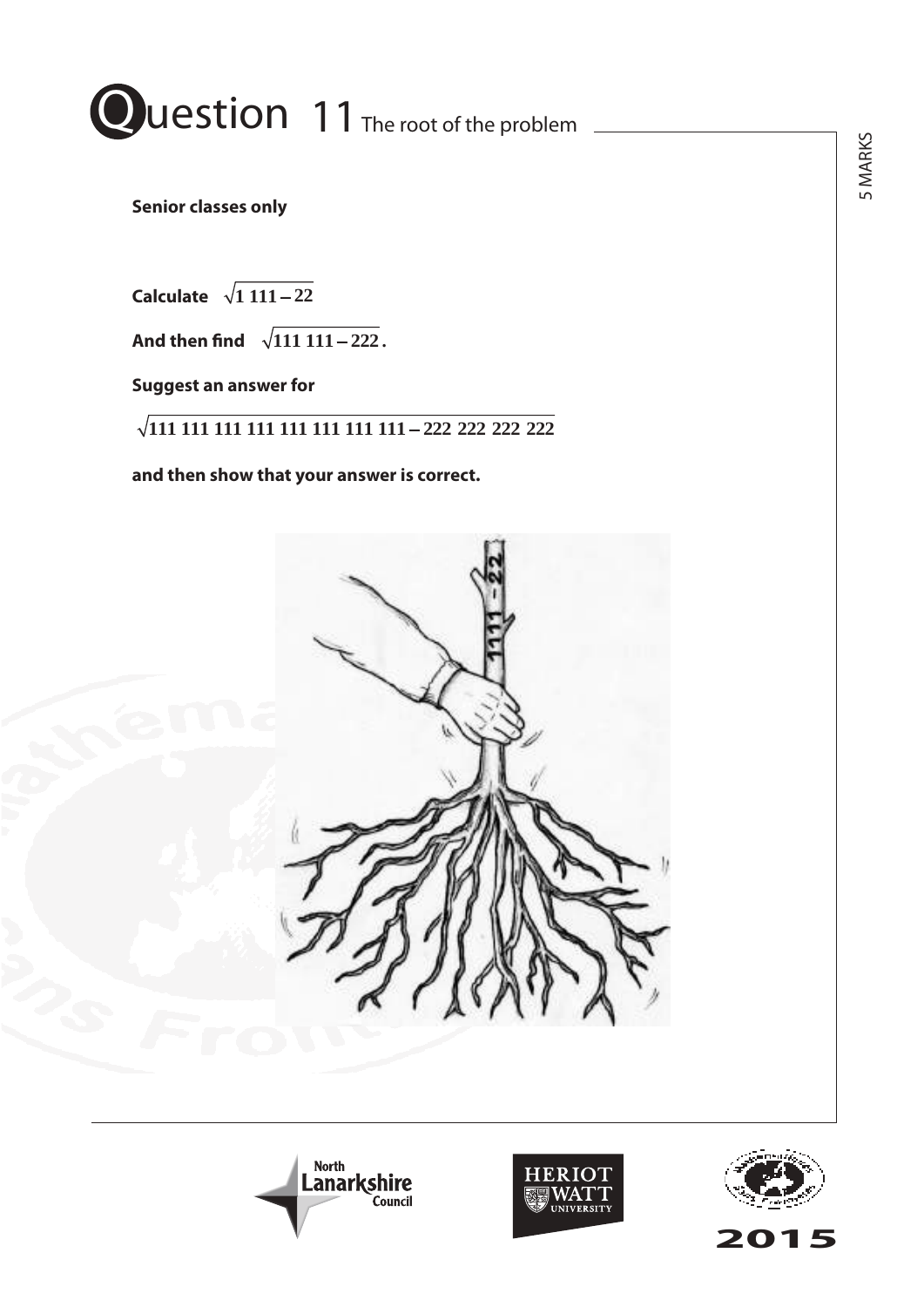

### **Senior classes only**

The Emir Abel's tower is 1000m high. His yacht is anchored at the foot of the tower. Under a perfectly clear sky he weighs anchor and sets sail for the north. Assume that the earth can be represented by a sphere of radius 6370 km.

**What distance will he cover before the top of the tower is no longer visible ? Justify your answer.**